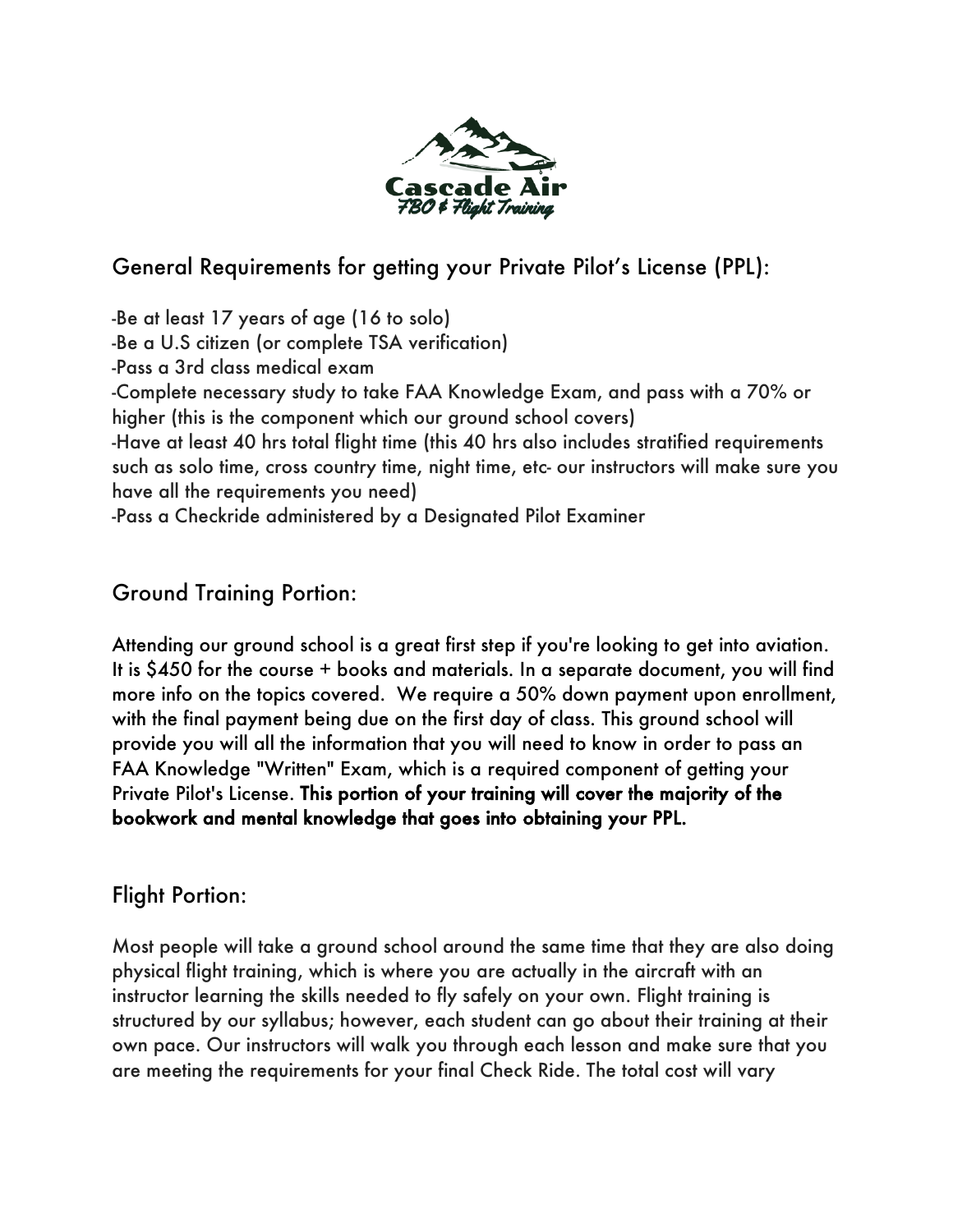depending on the pace of your training and which aircraft you are in. This portion of your training will teach you the physical skills needed to safely pilot an aircraft.

### Aircraft:

We offer Cessna 150's and 172's for training. The Cessna 172 is a 4-seater aircraft recommended for anyone who is taller than 5'10" and/or greater than 160lbs. These planes have more horsepower and greater range than the Cessna 150. The Cessna 150 is a 2-seater aircraft that is an option for those of smaller stature, they have a little less horsepower but are more economical than the 172. Both the 150 and 172 are among the most popular airframes for flight training, and for good reason.

#### Instructors:

At Cascade Air, we select Certified Flight Instructors (CFI's) whose values align with those of our company. We are a family business that was founded based on a passion for flying and wanting to share that with others while promoting safety with the upmost importance. Our CFI's teach content based on a standardized syllabus, however, they are all prepared to alter their teaching style to meet the needs of the student. After all, you as the student are the customer and deserve to have the best possible experience at Cascade Air.

#### Cost:

While Private Pilot Students are only required to log a minimum of 40 hours of flight time to take their Check Ride, the national average is around 60 hours. For this reason, we recommend budgeting for a full 60 hours of flight time. Our Cessna 150's are \$100/hr + \$55/hr for the instructor, and our Cessna 172's are \$125/hr + \$55/hr for the instructor. Please note that not all of the required hours will be with an instructor, so when students are on their solo flights they will only pay for the aircraft rate plus any applicable ground instruction. If students are able to fly more frequently, they are typically able to complete their PPL in less hours which significantly lowers the total cost. However, we always recommend going at whatever pace of training is financially comfortable. Estimated total cost for start- to-finish Private Pilot Training is outlined below. Please note that this is a general estimate and not a guaranteed total cost.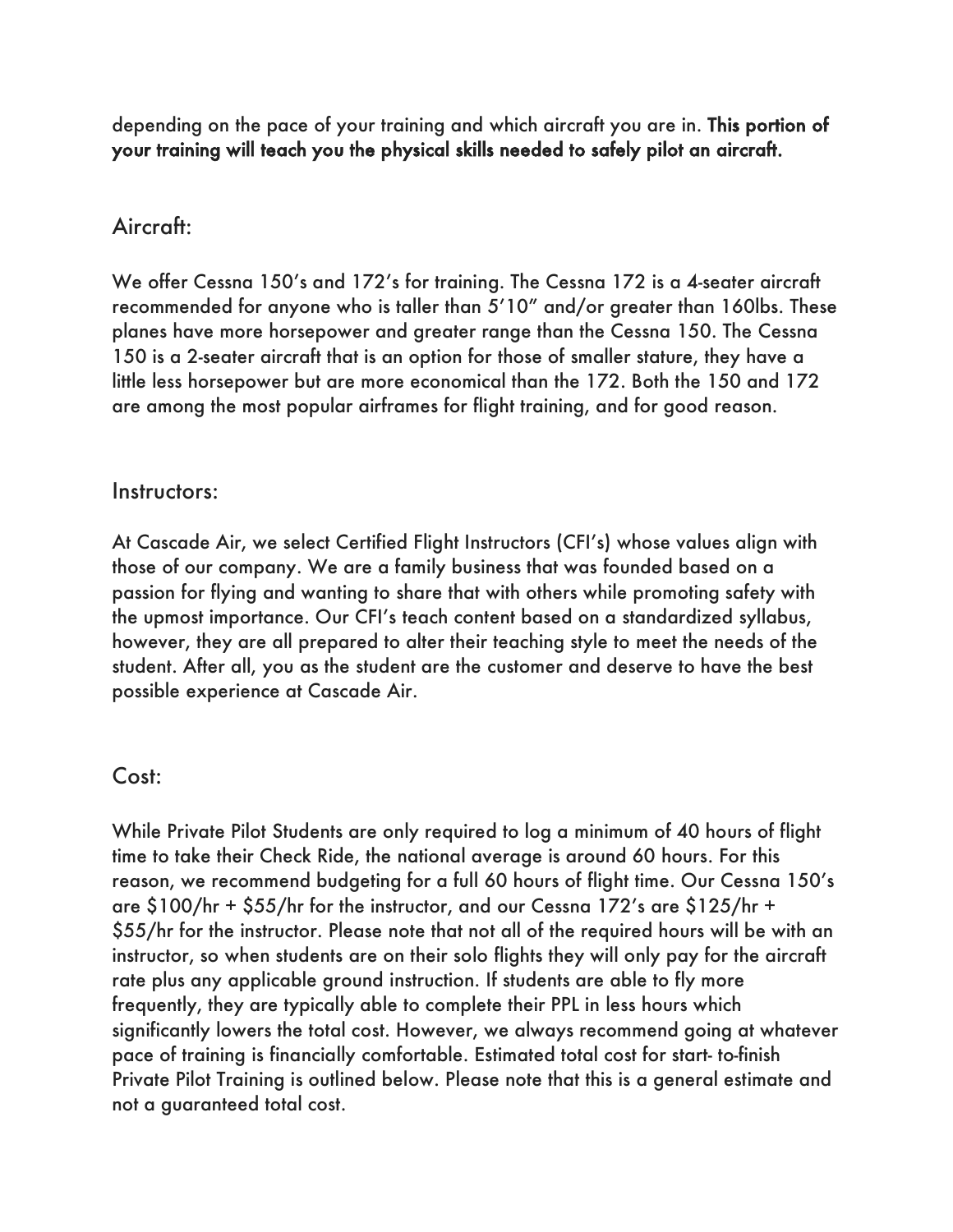## Estimated Total Cost for PPL in 40hrs flight time (tax not included):

Cessna 150/152 30hrs dual flight instruction (aircraft rate of \$100/hr + instructor rate of \$55/hr): \$4,650 10hrs solo (aircraft rate of \$100/hr): \$1,000 25hrs ground instruction (instructor rate of \$55/hr): \$1,375 Ground School + books/materials: approximately \$550 Written Exam/Check Ride Fees: approximately \$1,100 Total Estimated Cost: \$8,675

Cessna 172

30hrs dual flight instruction (aircraft rate of \$125/hr + instructor rate of \$55/hr): \$5,400 10hrs solo (aircraft rate of \$125/hr): \$1,250 25hrs ground instruction (instructor rate of \$55/hr): \$1,375 Ground School + books/materials: approximately \$550 Written Exam Fee/ Check Ride Fee: approximately \$1,100 Total Estimated Cost: \$9,675

### Estimated Total Cost for PPL in 60hrs flight time (tax not included)

Cessna 150/152 45hrs dual flight instruction (aircraft rate of \$100/hr + instructor rate of \$55/hr): \$6,975 15hrs solo (aircraft rate of \$100/hr): \$1,500 35hrs ground instruction (instructor rate of \$55/hr): \$1,925 Ground School + books/materials: approximately \$550 Written Exam/Check Ride Fees: approximately \$1,100 Total Estimated Cost: \$12,050

Cessna 172 45hrs dual flight instruction (aircraft rate of \$125/hr + instructor rate of \$55/hr): \$8,100 15hrs solo (aircraft rate of \$125/hr): \$1,875 35hrs ground instruction (instructor rate of \$55/hr): \$1,925 Ground School + books/materials: approximately \$550 Written Exam Fee/ Check Ride Fee: approximately \$1,100 Total Estimated Cost: \$13,550